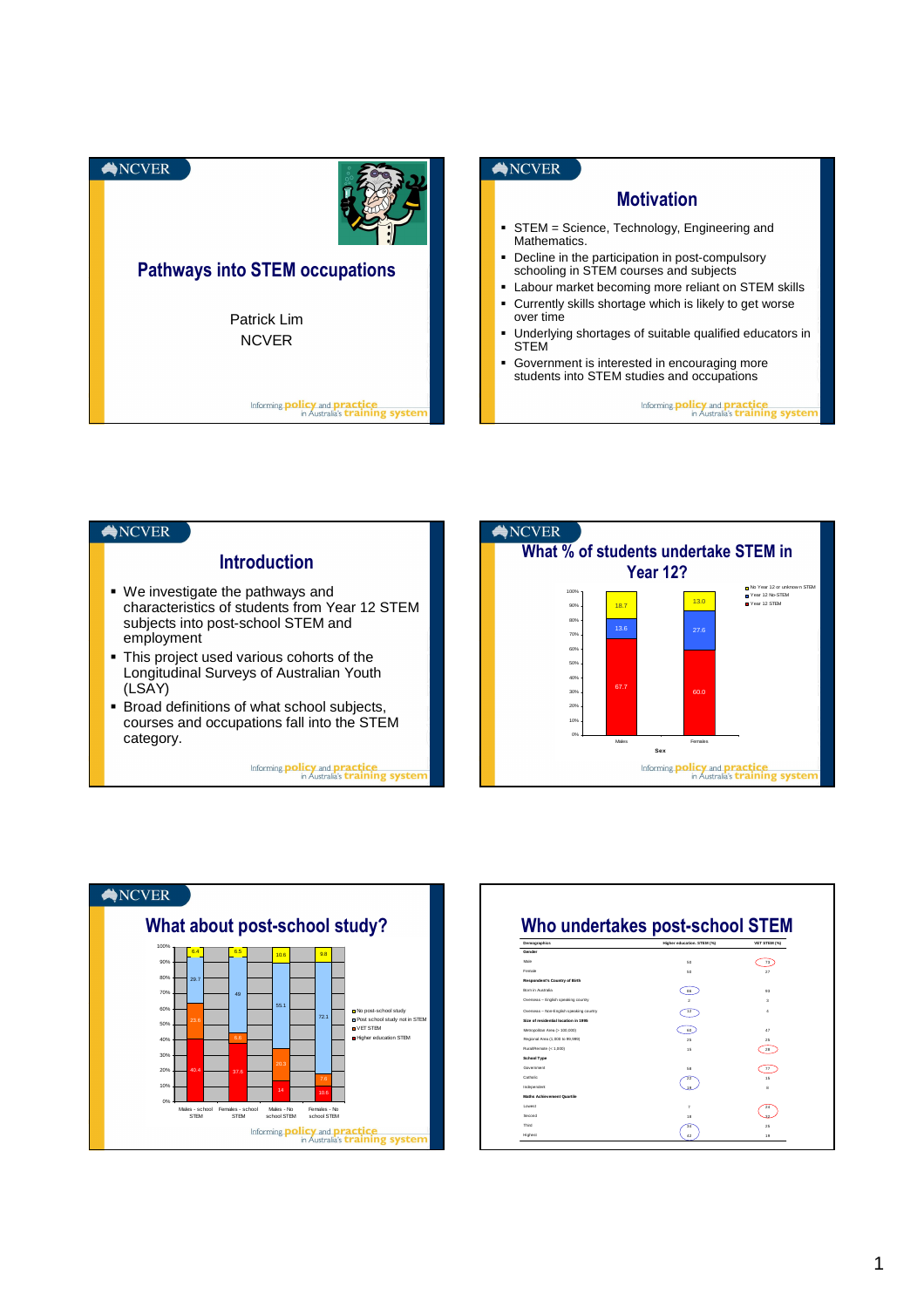



| Factor                                               | % who mentioned (verbatim) |                             |  |
|------------------------------------------------------|----------------------------|-----------------------------|--|
|                                                      | Males<br>$(n=631)$         | <b>Females</b><br>$(n=590)$ |  |
| Nothing                                              | 60.8                       | 60.3                        |  |
| <b>Better marks</b>                                  | 9.1                        | 10.3                        |  |
| More STEM careers information                        | 8.6                        | 6.8                         |  |
| Financial study incentives or future<br>remuneration | 4.8                        | 3.4                         |  |
| Improved image of STEM career                        | 2.8                        | 3.2                         |  |
| Better teachers or teaching methods                  | 1.5                        | 2.8                         |  |



| In STEM occupation | Males                         |                            |                                  |
|--------------------|-------------------------------|----------------------------|----------------------------------|
|                    |                               | Fomalos                    |                                  |
| (59)               | Not in STEM occupation<br>(%) | In STEM occupation<br>(94) | Not in STEM<br>occupation<br>C%) |
|                    |                               |                            |                                  |
| 28                 | 72                            | 15                         | 85                               |
| 25                 | 75                            | 10                         | 90                               |
| ශ                  | 63                            | ഒ                          | 75                               |
|                    |                               |                            |                                  |
| 27                 | 73                            | 15                         | 85                               |
| 31                 | 69                            | 17                         | 83                               |
| 31                 | 69                            | 15                         | 85                               |
|                    |                               |                            |                                  |
| ൡ                  | 20 <sub>1</sub>               | ൹                          | 85                               |
| 28                 | 72                            | 15                         | 85                               |
| (25)               | 75                            | ര                          | 78                               |
|                    |                               |                            |                                  |
| 19                 | 81                            | 10                         | 90                               |
| 28                 | 72                            | 12                         | 88                               |
| 29                 | 71                            | 17                         | 83                               |
|                    | 33                            | 67                         |                                  |

| <b>NCVER</b> |  |
|--------------|--|
|              |  |

## Findings

- 1. Decision to undertake STEM study is made in early school years (< Year 10)
- 2. Pathway into VET STEM study not reliant on undertaking Year 12 STEM – male dominated
- 3. Pathways into STEM occupations more broad in VET than Higher Ed.
- 4. Less than 50% of those undertaking postschool STEM work in a STEM occupation (much lower for females)

Informing **policy** and **practice**<br>in Australia's **training systen**